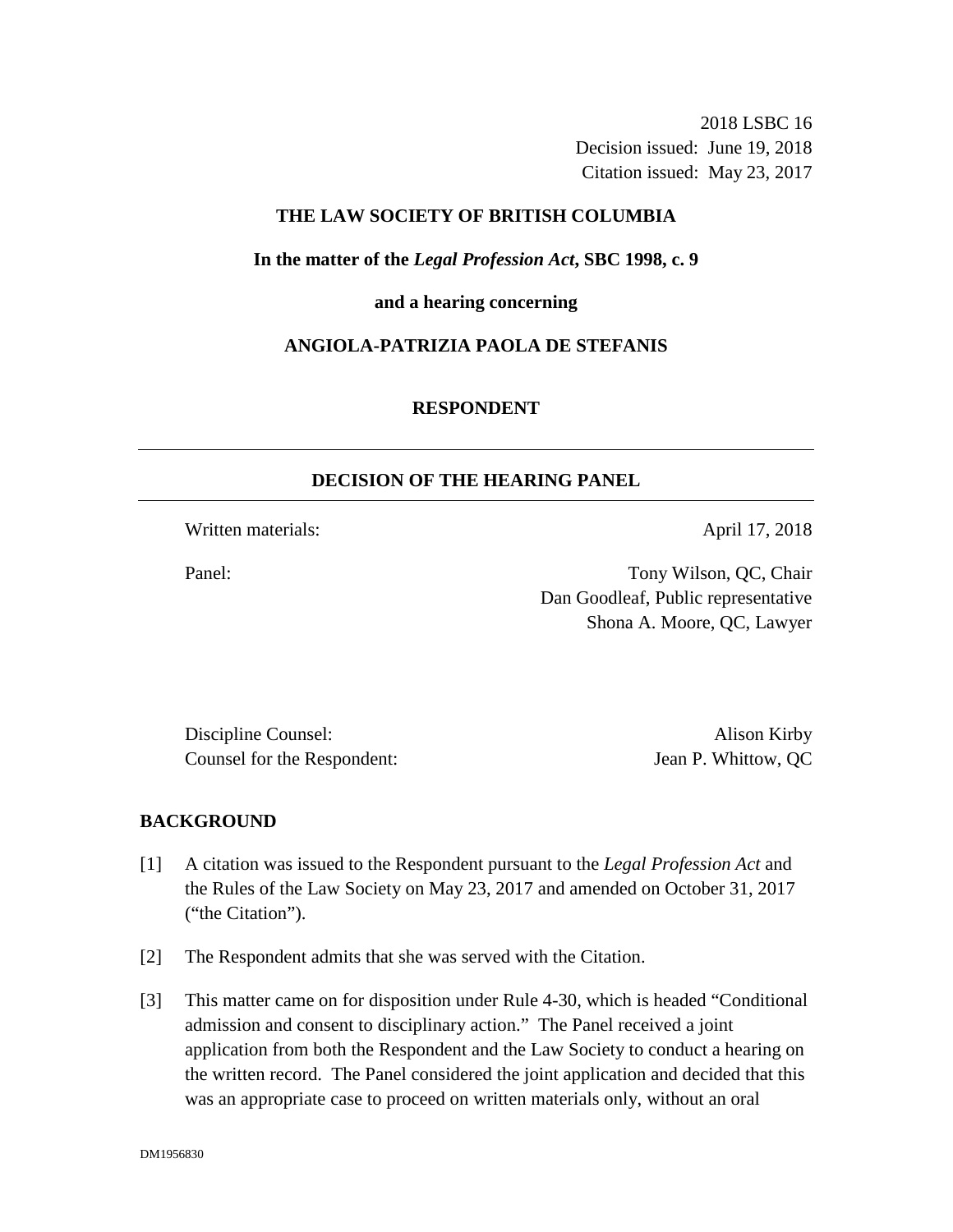hearing, in accordance with the Law Society's new procedure for a "Hearing in Writing" pursuant to a Practice Direction issued on April 6, 2018. Under this new procedure, a "Hearing in Writing" is a still a "hearing" within the meaning of Rule 4-30.

- [4] The Respondent made a conditional admission of professional misconduct and agreed to the proposed disciplinary action. Rule 4-30 requires that a hearing panel consider the conditional admission and proposal and, if the Panel finds them acceptable, impose the proposed disciplinary action.
- [5] As set out the Agreed Statement of Facts ("ASF")at paragraphs 23 25, the Respondent admits the following:
	- (a) that between May 2013 and February 2014 while acting as executrix and representing the Estate of [the Deceased], she misappropriated the sum of \$50,000 when she was not entitled to those funds, contrary to her fiduciary duties and Rule 3-56 of the Law Society Rules then in force (now Rule 3-64), as set out in the Citation;
	- (b) that on or about May 11, 2013 and May 31, 2014, while acting as executrix and representing the Estate of [the Deceased], she misled [LG's daughter] as to the amount of funds she received and disbursed on behalf of the estate by preparing and delivering false accountings of her estate administration in which she failed to account for \$50,000 in estate funds;
	- (c) that in letters dated October 26, 2015 and March 10, 2016, she made representations to the Law Society during a compliance audit and professional conduct investigation that [LG] had gifted her \$100,000 from the estate funds when she knew that these representations were false; and
	- (d) that her conduct described in each of paragraphs (a) to (c) constitutes professional misconduct, pursuant to s. 38(4) of the *Legal Profession Act*.
- [6] The Panel reviewed all of the written material, including the ASF, the exhibits attached to the ASF, and the submissions of the Law Society. The Respondent adopted those submissions, and on May 17, 2018 this Panel issued a decision to accept the Respondent's admission under Rule 4-30 of the Law Society Rules 2015.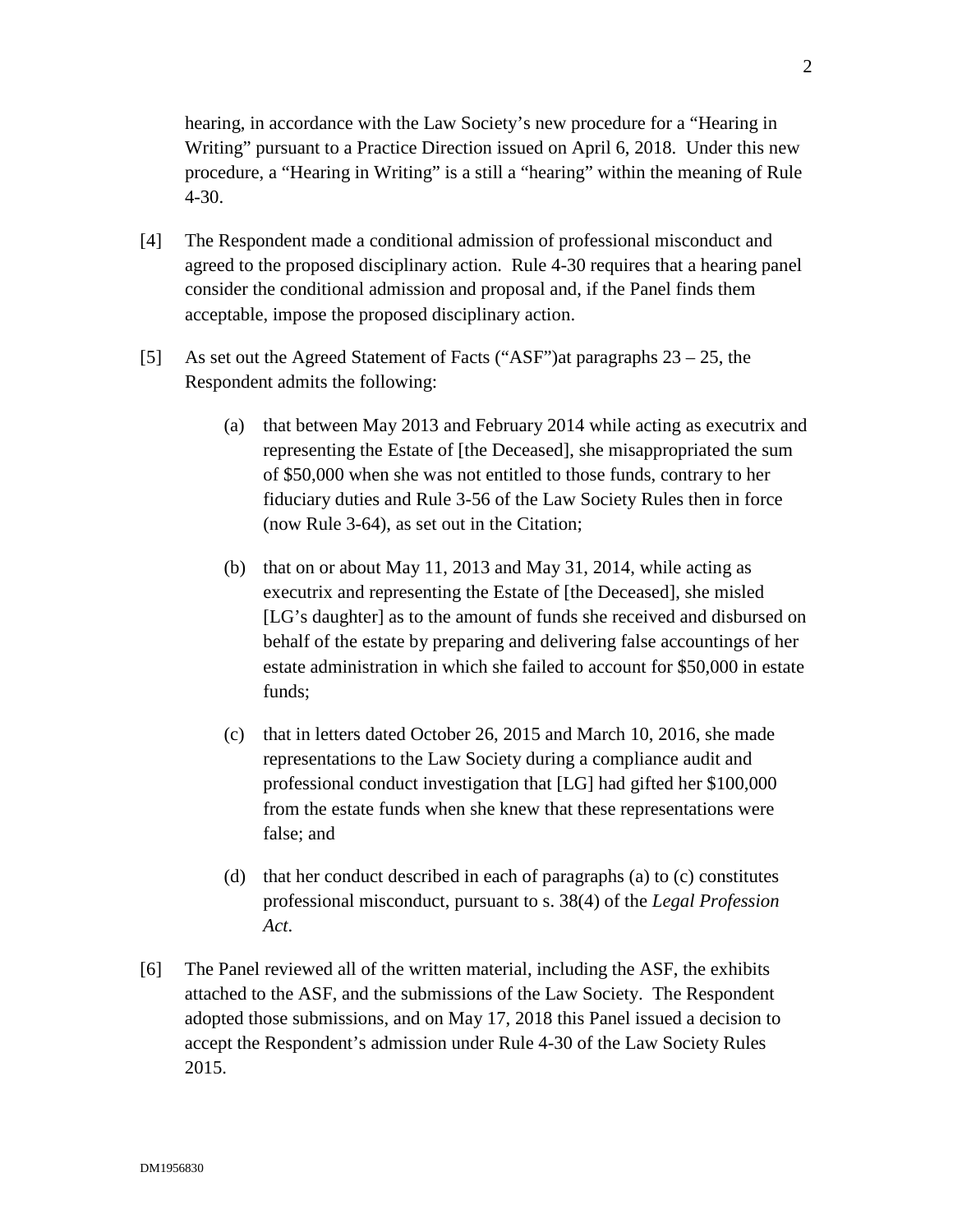- [7] Further, the Respondent consents to an order that she be disbarred and has agreed to pay costs in the amount of \$1,000 inclusive of disbursements, payable on or before July 1, 2018.
- [8] The Panel made a determination of professional misconduct pursuant to Section 38(4) of the *Legal Profession Act* and ordered that the Respondent be disbarred under Section 38(5)(e) of the *Legal Profession Act* and pay the Law Society \$1,000 in costs on or before July 1, 2018.
- [9] As well, the Panel ordered that, if any persons seek to obtain a copy of any exhibits filed in this proceeding, client names, identifying information and any information protected by solicitor-client privilege be redacted from the exhibit before it is disclosed to that person.
- [10] What follows are our reasons for those decisions.

# **FACTS**

[11] Below are portions of the ASF, which we have anonymized to protect solicitorclient privilege.

### **Member Background**

- [12] Angiola-Patrizia Paola Maria De Stefanis (the "Respondent") was called and admitted as a member of the Law Society of British Columbia on August 28, 1992.
- [13] From June 2007 until she wound up her practice in 2017, the Respondent practised with the firm Alliance Lex Law Corporation in Vancouver, British Columbia. She practised primarily in the areas of family law and wills and estates.

### **Background facts**

- [14] In May 2009, the Respondent was introduced to the Deceased to assist in addressing potential elder fraud on the part of an Attorney appointed under a Power of Attorney. The Respondent prepared a new will and a revocation of the Power of Attorney, which the Deceased executed. The new will appointed the Respondent and a friend of the Deceased as co-executors of the will.
- [15] On November 9, 2010, the Deceased passed away. The Deceased's elderly friend who had been appointed as co-executor under the will renounced her appointment as co-executrix of the Deceased's estate (the "Estate"), leaving the Respondent as the sole executor of the Estate.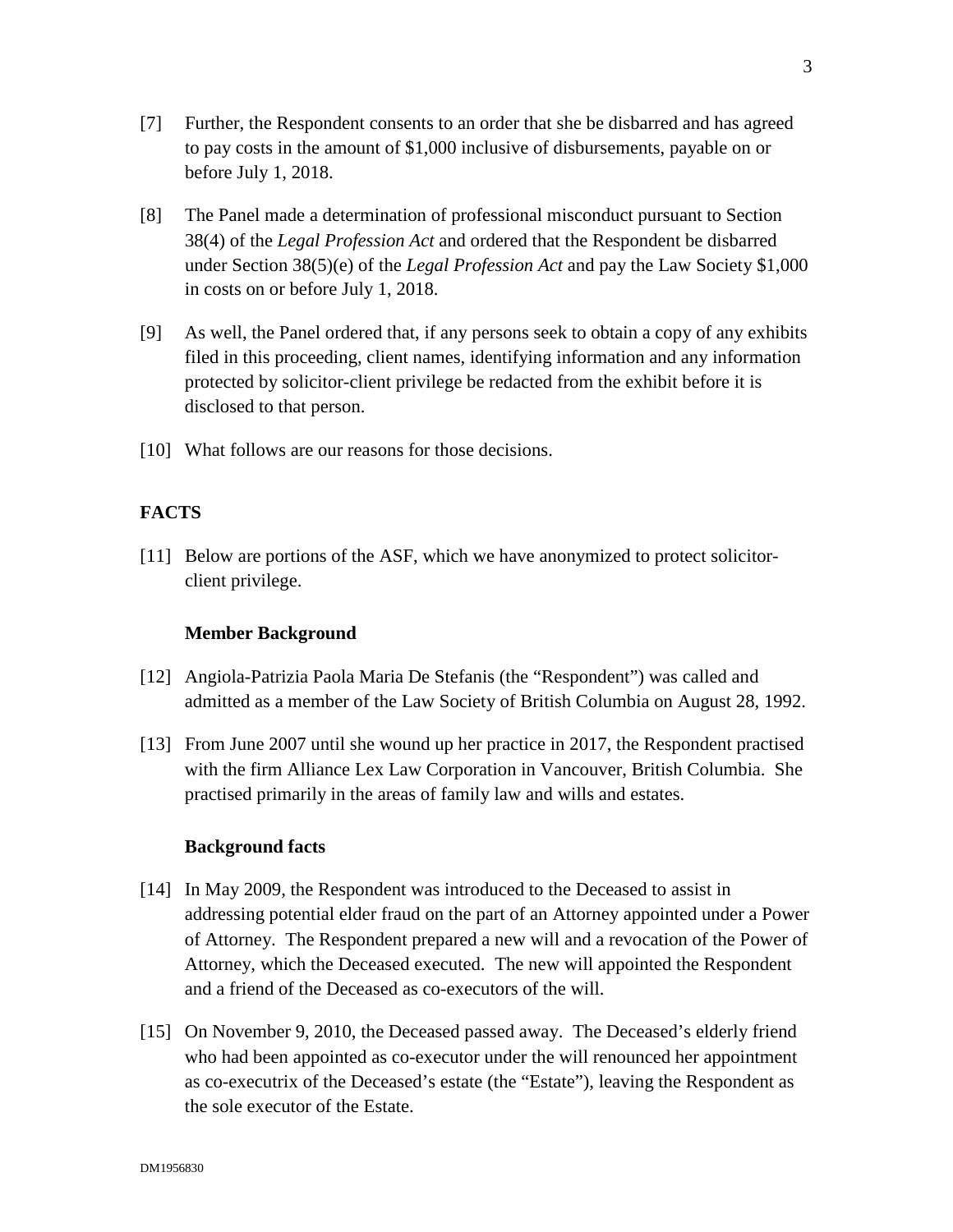- [16] The Deceased's brother, LG was the sole beneficiary of the Estate. LG and his family, including his daughter, lived in a small town in Italy. As LG was unfamiliar with legal documents and email, LG's daughter often communicated with the Respondent on LG's behalf.
- [17] The Respondent issued two trust cheques, one dated May 23, 2013 for \$100,000 and the other dated February 1, 2014 for \$10,000 from Estate funds she held in trust. The Respondent issued these two cheques to herself for payment of executrix fees for her role in administering the Estate. The \$110,000 remuneration was approximately 12 per cent of the gross aggregate value of the Estate, and greater than five per cent of the gross aggregate value of the Estate, and therefore was not in compliance with section 88(3) of the *Trustee Act*.
- [18] The Respondent's client trust ledger for the Estate reflected that \$100,000 was withdrawn from trust on May 23, 2013 for executrix fees and \$10,000 was withdrawn from trust on February 1, 2014 for executrix fees.
- [19] By email dated May 11, 2013, the Respondent sent LG's daughter an email that had been translated from English into Italian. The email had attached to it a document entitled Interim Summary of Estate Account Transactions ("Interim Summary Version #1"), which reflected that the executrix fees charged to the Estate were \$50,000; as well as a Consent and Release form for LG to sign (in Italian), to approve of the accounting as described in Interim Summary Version #1. Before sending the email, the Respondent had obtained a translation from English to Italian of the Consent and Release form.
- [20] On May 31, 2014, the Respondent sent an email to LG's daughter to finalize the administration of the Estate. She included with the email a document entitled Final Summary of Estate Account Transactions ("Final Summary Version #1") that reflected that total executrix fees charged to the Estate were \$60,000. As she had done with Interim Summary Version #1, the Respondent sent a Consent and Release form in English and Italian for LG to sign, to approve the accounting set out in the Final Summary Version #1.
- [21] On June 17 and 18, 2015, the Respondent's practice was subject to a compliance audit for the period November 1, 2013 to June 18, 2015 conducted by the Law Society's Trust Assurance Department.
- [22] In the Respondent's response to the Law Society's request for an explanation for charging the Estate a greater percentage than the *Trustee Act* allows for executrix fees, the Respondent stated: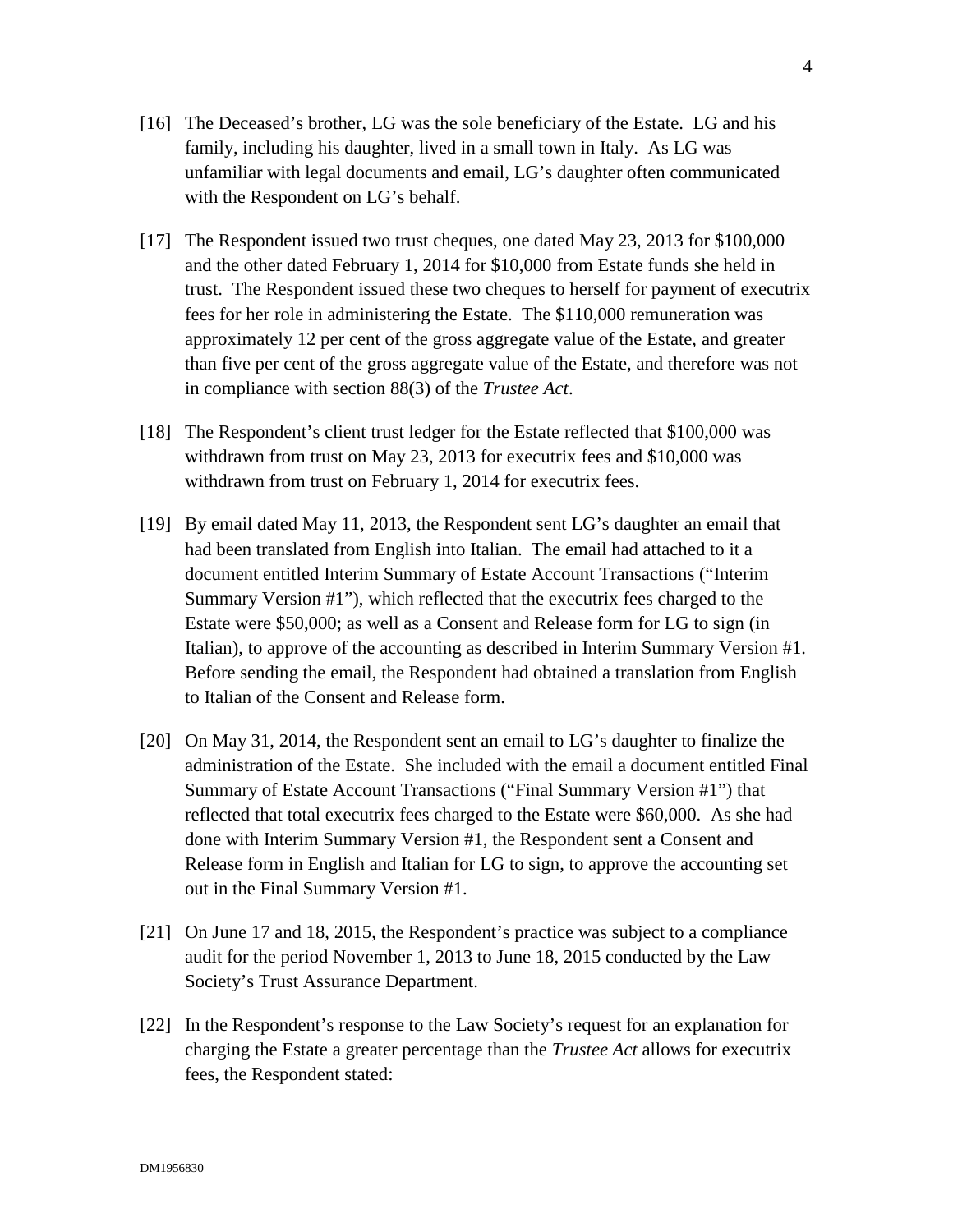The family was extremely appreciative and grateful to me for the assistance provided to [the Deceased] prior to his passing and for attending to the administration of the Estate. They had been so worried for him over the involvement of the former Attorney and felt helpless to be of assistance from such a distance. Without me, they felt, much if not all would have been lost and [the Deceased] would have suffered in his last years, rather than be at peace knowing that all was well and he was not being taken advantage of. For this, [the Deceased's] family was adamant that I be compensated in a measure that to them was reflective of their appreciation of my personal attendances upon [the Deceased] and my professional assistance before and after his passing, as well as the peace of mind that I brought to [the Deceased] and [his] family, following the terrible experience he had with his former appointed Attorney.

There is a cultural element to this as well … Their generosity towards me was their way of repaying a social debt towards me, and showing in a fashion they deemed appropriate their gratitude and appreciation that a trusted person was found to support [the Deceased] to attend to his affairs before and after his passing.

… LG made it clear that he wished to confer a benefit on me as an expression of his gratitude for my role in handling matters on behalf of his brother, as outlined above, in addition to payment of my firms' legal fees.

… I cannot now recite word for word how the figure of \$100,000 was arrived at. I do recall, however, specifically advising LG that he was under no legal obligation to compensate me beyond payment of my firm's legal fees.

….

....

- [23] By letter dated February 19, 2016, the Law Society wrote to the Respondent to investigate the concerns raised by the Trust Assurance Department in a memo dated January 6, 2016. The Respondent replied by letter dated March 10, 2016, and she maintained that the \$100,000 received from LG was a gift.
- [24] The attachments to the Respondent's March 10, 2016 letter included an Interim Summary of Estate Account Transactions ("Interim Summary Version #2"), and a Final Summary of Estate Account Transactions ("Final Summary Version #2"), and both documents reflected payment of the executrix fees in the amount of \$110,000.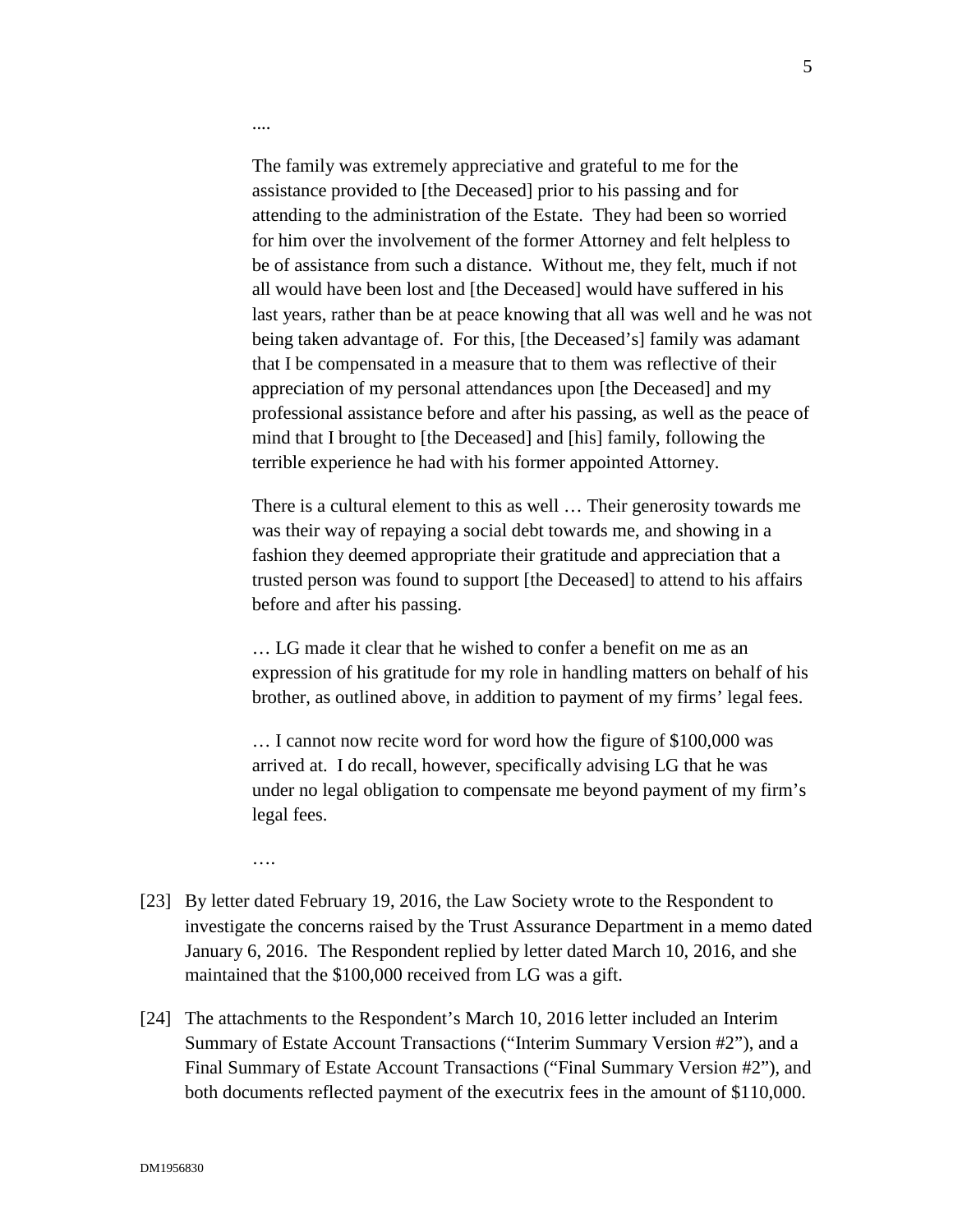The amounts afforded to the Respondent for executrix fees that were reflected in the Interim Summary Version #2 and the Final Summary Version #2 corresponded with the Respondent's client trust ledger but differed from the amounts allocated to executrix fees in Interim Summary Version #1 and Final Summary Version #1.

- [25] During an interview with the Law Society's Professional Conduct Department, LG's daughter advised:
	- (a) the Respondent first communicated with LG's daughter's sister-in-law and then directly with LG's daughter, as LG was not familiar with email and legal documents;
	- (b) the Respondent's executrix fees were set out in a "summary" that had been sent to her family;
	- (c) the Respondent's executrix fees were not conferred upon her but rather they were requested by the Respondent. The family was happy to oblige the request because they were satisfied with the work the Respondent had done;
	- (d) LG's daughter had no idea whether the executrix fees the Respondent requested were excessive, too low or fair; and
	- (e) she did not want to compromise the Respondent as her family was happy with the work she had done for them.
- [26] On June 27, 2016, the Respondent, and her counsel, Jean Whittow, QC, met with the Manager of the Intake and Early Resolution Department. During the meeting, the Respondent admitted that LG's "gift" to her was supposed to be \$50,000 but she had taken \$100,000 and LG and his family were unaware that she had taken more than the \$50,000.
- [27] The Respondent admits that she altered the figures in Interim Summary Version #2 and Final Summary Version #2 to conceal from LG and LG's daughter that she had taken \$110,000 rather than \$60,000 in executrix fees. In particular, the Respondent admitted that, under the Estate Income columns, she had changed two deposits of Estate funds to reduce the total income by \$40,000, and the last income tax refund had been omitted. The Respondent admitted that, under the Estate Disbursement columns, she changed the executrix fees to be \$50,000 less; the income tax refund of \$5,945.92 was reflected as tax owing; there was an additional debit for accounting and she altered her last invoice.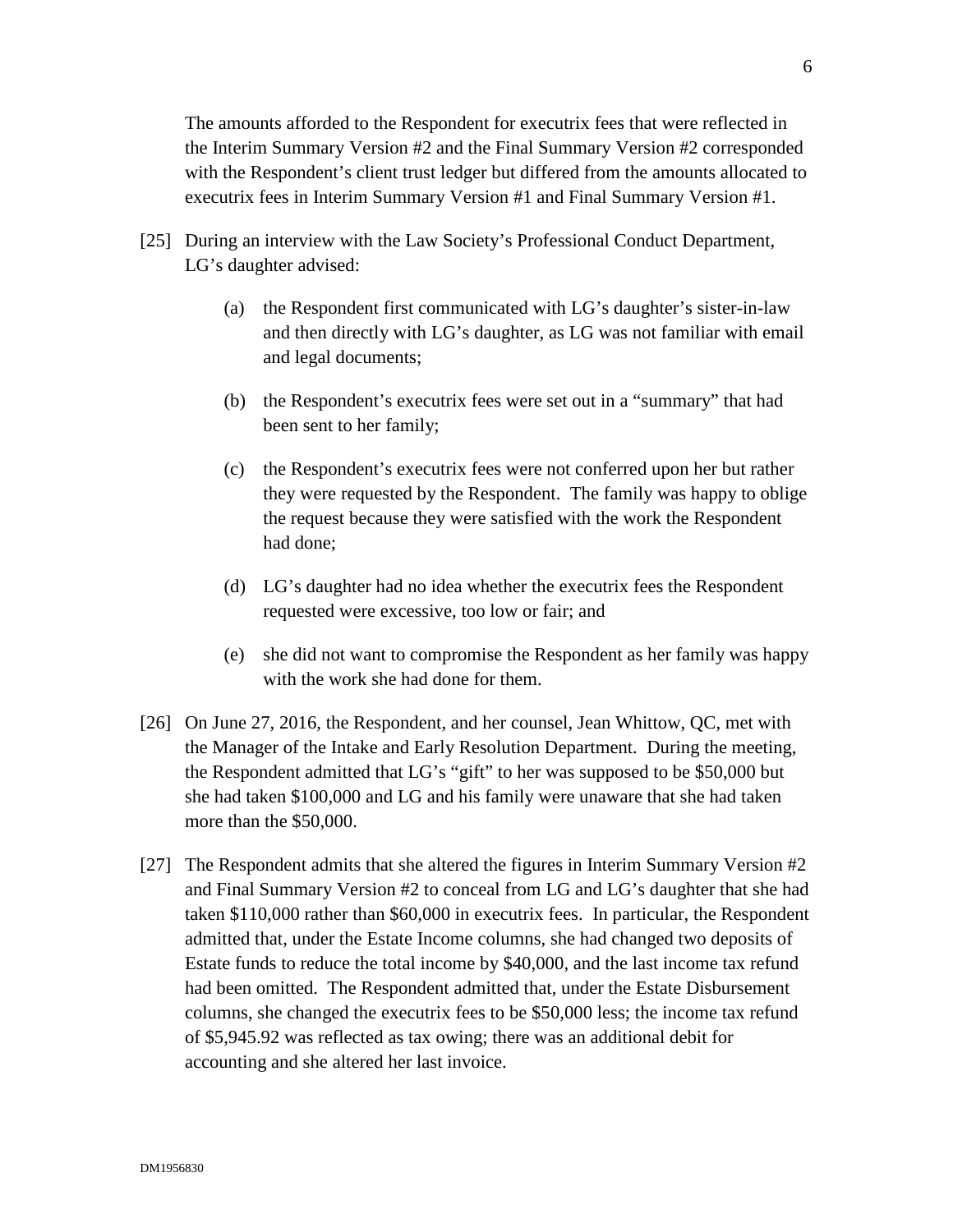[28] On November 18, 2016, during an interview with the Law Society, the Respondent was unable to offer an explanation of why she took the funds.

#### **Medical history**

- [29] The Respondent has had a series of serious and life threatening illnesses since the 1990s … that led to repeated surgeries and other illnesses. These conditions continue. Since 2017, the Respondent has commenced weekly psychiatric treatment for disorders associated with her profound history of physical illness (and other conditions). On April 15, 2018, the Law Society filed written submissions with respect to the conditional admission and the proposed penalty that the Respondent be disbarred, pay costs in the amount of \$1,000 inclusive of disbursements and that the publication of the circumstances summarizing these admissions will be made pursuant to Rule 4-48 and that such publication will identify the Respondent.
- [30] The Respondent agreed to the ASF, the Law Society's written submissions and the proposed order, including that she be disbarred.
- [31] The Respondent, through counsel, conveyed her apologies to the profession regarding her conduct. While not relying on her medical condition as an excuse for her conduct, the Respondent reiterated that she continues to seek medical treatment for her ongoing conditions.
- [32] With specific reference to the Respondent's admission that she misled the Law Society during its investigation, the Respondent emphasized that, after June 2016, she fully cooperated with the Law Society, "substantially admitted the misconduct" and on June 30, 2016 entered into an undertaking in which she agreed to restrict her practice and refrain from the operation of a trust account pending completion of the Law Society's investigation. In that undertaking, the Respondent specifically acknowledged her obligation to eliminate the trust shortage by paying \$50,000 to trust, which she did in October 2016. Those funds were disbursed to the beneficiary in October 2017.
- [33] In 2017, the Respondent wound up her practice and ceased membership.
- [34] In bringing these facts to our attention, the Respondent stated that she did so, not to alter the outcome in this case but "to emphasize her deep regret."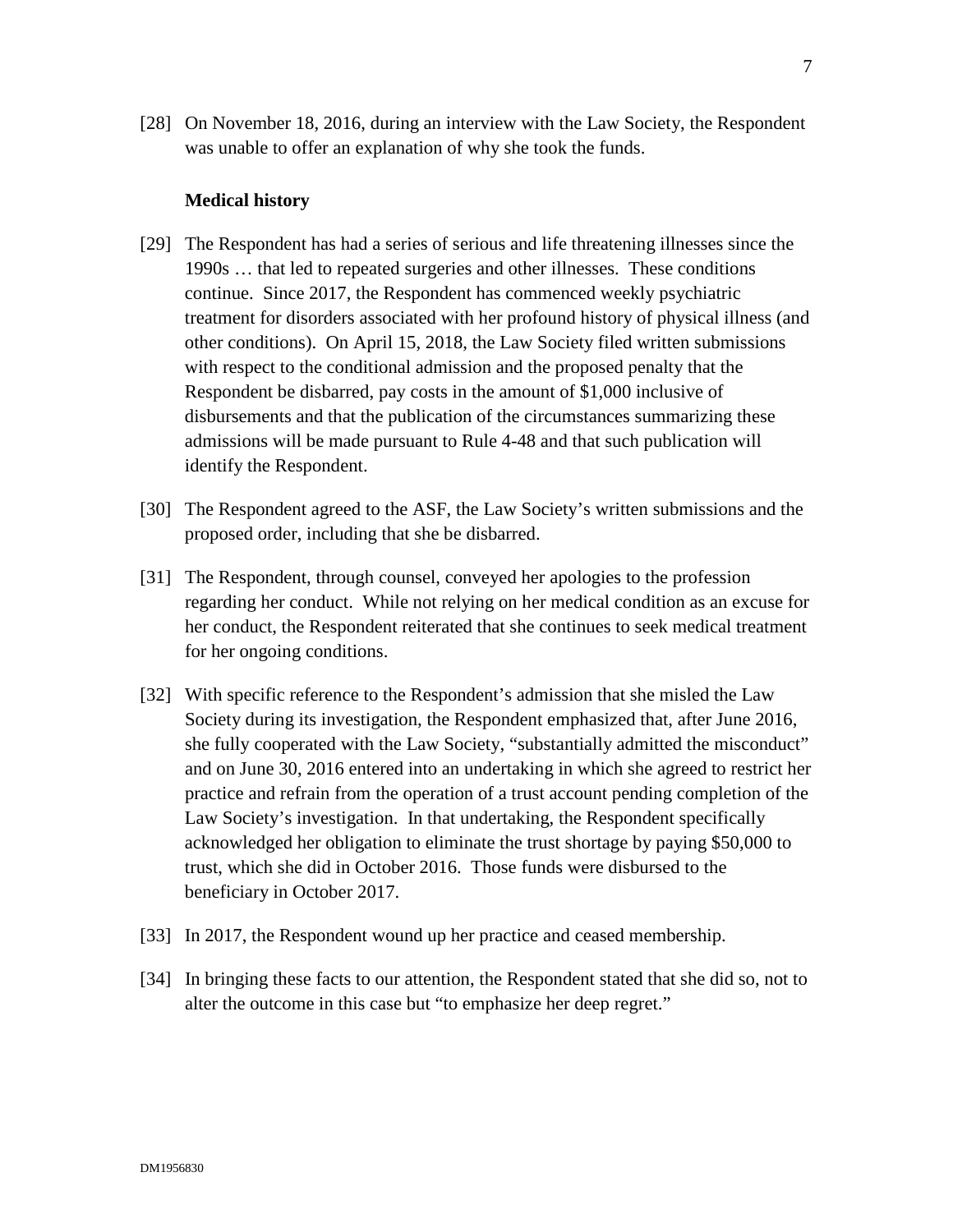# **ISSUES**

[35] The issue in this case is whether the Respondent acted in a manner that constitutes professional misconduct and, if so, is the proposed disciplinary action of disbarment within the acceptable range for this misconduct.

### **PROFESSIONAL MISCONDUCT**

[36] Professional misconduct is defined *in Law Society of BC v. Martin*, 2015 LSBC 16 at paragraph 154:

> The real question to be determined is essentially whether the Respondent's behaviour displays culpability which is grounded in a fundamental degree of fault, that is whether it displays gross culpable neglect of his duties as a lawyer.

[37] And at paragraph 171:

… whether the facts … disclose a marked departure from that conduct the Law Society expects of its members ....

[38] We are satisfied that the conduct to which the Respondent admits is serious. She misappropriated the sum of \$50,000 from the trust account, funds to which she was not entitled, and did so contrary to her fiduciary duties and Rule 3-56 of the Law Society Rules then in force (now Rule 3-64). Further, she misled a beneficiary of the estate by preparing and delivering false accounting of her estate administration and knowingly made false representations about this conduct to the Law Society during a compliance audit and a professional misconduct investigation. Accordingly, we accept the Respondent's admission that she committed professional misconduct.

# **DISCIPLINARY ACTION**

- [39] The next question is whether the proposed disciplinary action, disbarment and the payment of \$1,000 costs to the Law Society is within the "range of fair and reasonable disciplinary action": *Law Society of BC v. Rai*, 2011 LSBC 2 at paragraph 7.
- [40] In assessing the proposed disciplinary action, we have considered the factors set out in *Law Society of BC v. Ogilvie*, 1999 LSBC 17, *Law Society of BC v. Lessing*, 2013 LSBC 29 (on review), and *Law Society of BC v. Faminoff*, 2017 LSBC 04 (on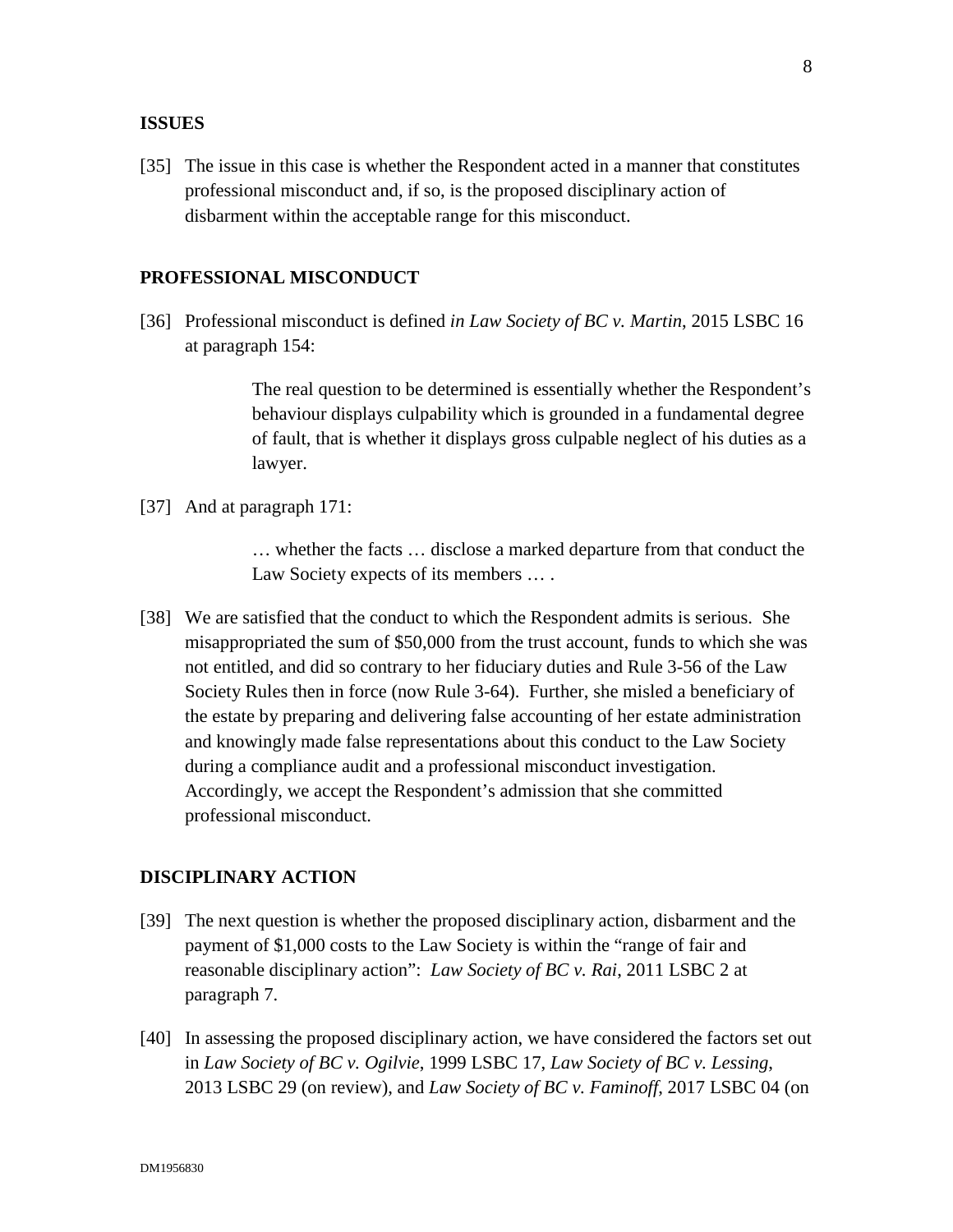review). Misappropriation is amongst the most serious misconduct a lawyer can commit. It is a betrayal of the trust that lies at the heart of a solicitor-client relationship. In *Law Society of BC v. Tak*, 2014 LSBC 57, the panel put it this way at paragraph 35:

> Misappropriation of client trust funds is perhaps the most egregious misconduct a lawyer can commit. Wrongly taking clients' money is the plainest form of betrayal of a client's trust and is a complete erosion of the trust required for a functional solicitor-client relationship. The public is entitled to expect that the severity of the consequences reflect the gravity of the wrong. In the absence of multiple, significant mitigating factors, public confidence in the profession and its ability to regulate itself would be severely compromised if anything short of disbarment is ordered for misappropriation of client funds.

In the case before us, the Respondent has admitted to misappropriation of client funds and to misleading a beneficiary of the estate in order to obscure this misappropriation.

- [41] After considering all of the evidence and the submissions of the parties, we are satisfied that the sanction of disbarment is appropriate to maintain public confidence in the integrity of the legal profession. Members of the legal profession must understand that intentional misappropriation, save extraordinary mitigating circumstances, which are absent in the instant case, will result in disbarment.
- [42] Our decision that disbarment is an appropriate sanction in this case is consistent with the range of sanction imposed in similar cases.
- [43] In reaching this decision, we have taken into account the fact that the Respondent apologizes for her misconduct and that she suffers from a serious long-standing medical condition for which she continues to receive treatment. While the Respondent does not rely on her medical condition as a mitigating circumstance, even if that evidence were advanced for that purpose, we would conclude that disbarment is the appropriate sanction in this case.
- [44] Finally, we have concluded that the fact that the Respondent is a former member does not preclude us from deciding that disbarment is, nevertheless, an appropriate penalty. The fact the Respondent is a former member does not preclude this Panel from imposing a disbarment if otherwise warranted: section  $38(4)(b)(v)$  and (5) of the *Legal Profession Act*.
- [45] The *Legal Profession Act*, section 1, defines "disbar" in this way: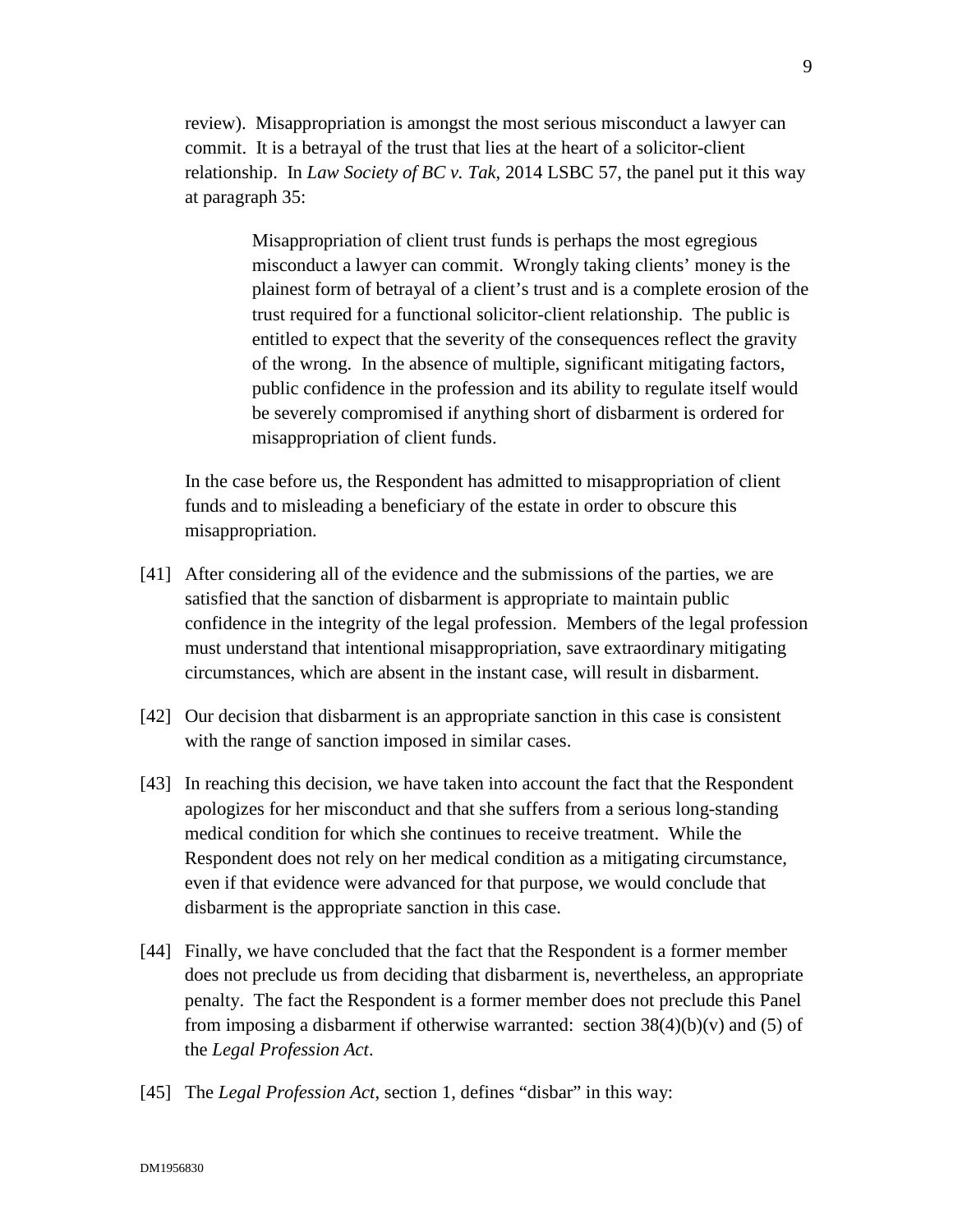**"disbar"** means to declare that a lawyer *or former lawyer* is unsuitable to practise law and to terminate the lawyer's membership in the society;

[emphasis added]

[46] One effect of disbarment is a declaration that the Respondent is not suitable to practise law. Disbarment is not immediately necessary to protect the public in this case, as the Respondent is a former member and not able to practise law. However, that penalty serves to ensure that, should the Respondent apply in the future for reinstatement in the Law Society, a credentials hearing on that application for reinstatement must be held: Rule 2-85(11). Moreover, a lawyer who has been disbarred may not perform legal services for anyone, even for free: *Legal Profession Act*, section 15(3); and *Law Society of BC v. Power*, 2009 LSBC 23.

# **COSTS**

- [47] The Respondent consented to an order for costs in the amount of \$1,000, inclusive of disbursements to be paid on or before July 1, 2018. This amount falls within the range consistent with Item 25 of Schedule 4 – Tariff for Hearing and Review Costs, which provides for a range of \$1,000 to \$3,500 for a Rule 4-30 hearing.
- [48] In light of the fact that this matter proceeded as a hearing in writing, we are satisfied that costs at the lower range of this Tariff are appropriate in all of the circumstances.

# **NON-DISCLOSURE ORDER**

- [49] The Respondent expressly acknowledges that publication of the circumstances summarizing these admissions will be made pursuant to Rule 4-48 and that such publication will identify the Respondent.
- [50] The parties seek an order by consent under Rule 5-8(2) that portions of the exhibits that contain confidential client information or privileged information not be disclosed to members of the public. We agree that such an order is appropriate in these circumstances.

# **ORDER**

[51] On May 16, 2018, after consideration without an oral hearing and by consent and having accepted the Respondent's admission under Rule 4-30 of the Law Society